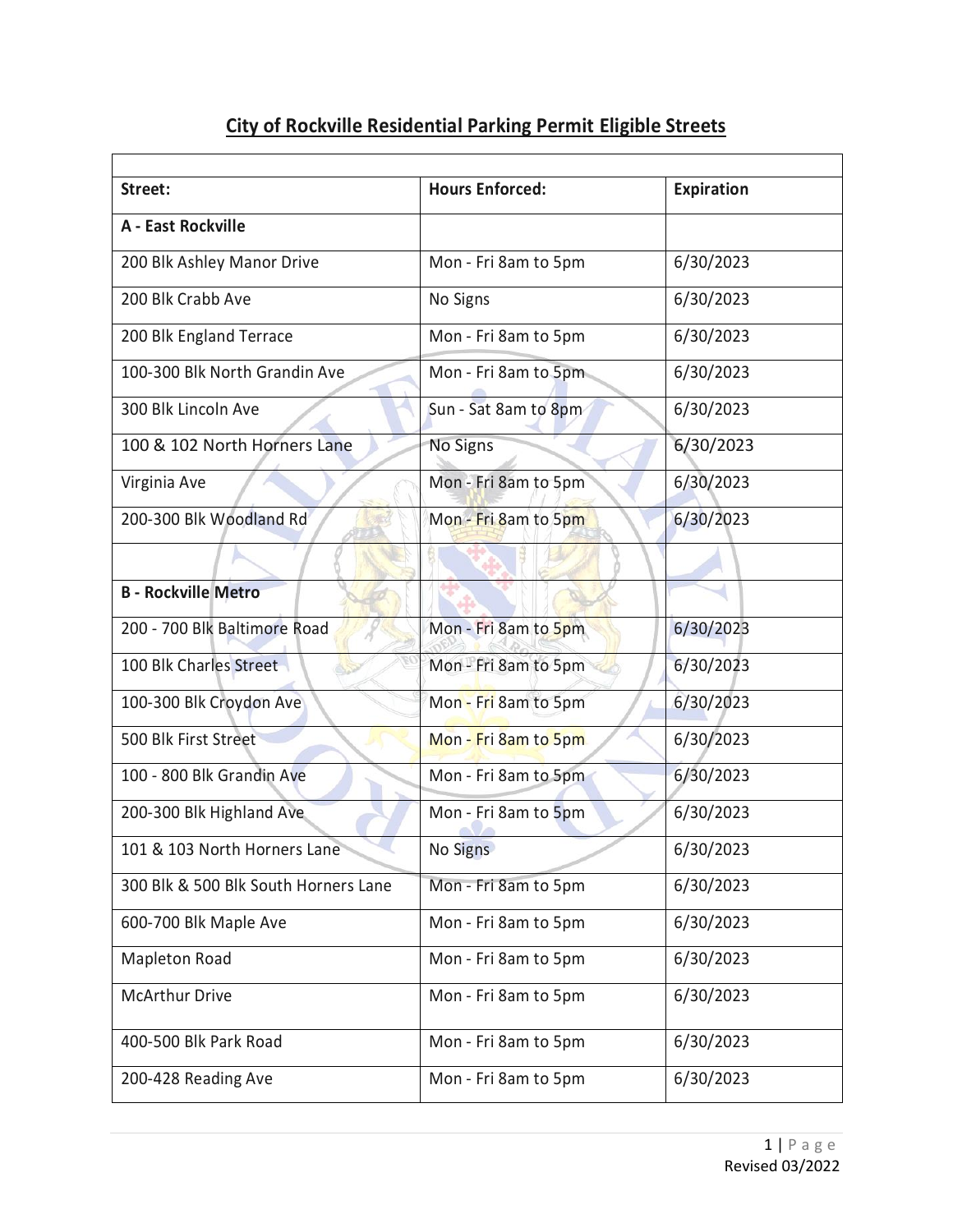| <b>Reading Terrace</b>             | Mon - Fri 8am to 5pm                     | 6/30/2023 |
|------------------------------------|------------------------------------------|-----------|
| Seth Place                         | Mon - Fri 8am to 5pm                     | 6/30/2023 |
| 700 Blk South Stonestreet Ave      | Mon - Fri 8am to 5pm                     | 6/30/2023 |
|                                    |                                          |           |
| <b>C</b> - Twinbrook Metro         |                                          |           |
| Alsace Lane                        | Mon - Fri 8am to 5pm                     | 6/30/2023 |
| 12600-12900 Blk Ardennes Ave       | Mon - Fri 8am to 5pm                     | 6/30/2023 |
| 12700 Blk Atlantic Ave             | No Signs                                 | 6/30/2023 |
| 1101-1212 Brooke Drive             | Mon - Fri 8am to 5pm                     | 6/30/2023 |
| 5700-5900 Blk Halpine Road         | Mon - Fri 8am to 5pm                     | 6/30/2023 |
| <b>Holland Road</b>                | Mon - Fri 8am to 5pm                     | 6/30/2023 |
| Leahy Drive                        | No Signs                                 | 6/30/2023 |
| 5924-5937 & 6000-7000 Lemay Road   | Mon - Fri 8am to 5pm                     | 6/30/2023 |
| 1957-2102 & 1956-2109 Lewis Ave    | Mon - Fri 8am to 5pm                     | 6/30/2023 |
| 5600-5624 & 5629 Pier Drive        | Mon - Sun 8am to 8pm                     | 6/30/2023 |
| 5800-5922 Ridgeway Ave             | Mon - Fri 8am to 5pm                     | 6/30/2023 |
| 2200-2209 & 2300-2311 Rockland Ave | Mon - Fri 8am to 5pm                     | 6/30/2023 |
| 2100-2208 & 2001-2213 Stanley Ave  | Mon - Fri 8am to 5pm                     | 6/30/2023 |
| 5606-6002 Vandegrift Ave           | Mon - Fri 8am to 5pm                     | 6/30/2023 |
| Vandegrift Court                   | Mon - Fri 8am to 5pm                     | 6/30/2023 |
| 5806-5816 Wainwright Ave           | Mon - Fri 8am to 10pm<br>Sat-Sun 8am-5pm | 6/30/2023 |
|                                    |                                          |           |
| <b>D</b> - Twinbrook North         |                                          |           |
| 706-717 Fletcher Place             | Mon - Fri 8am to 5pm                     | 6/30/2023 |
| 1001-1019 Grandin Ave              | Sun - Sat 8am to 8pm                     | 6/30/2023 |
| 800 Blk Twinbrook Parkway          | Sun - Sat 8am to 8pm                     | 6/30/2023 |
|                                    |                                          |           |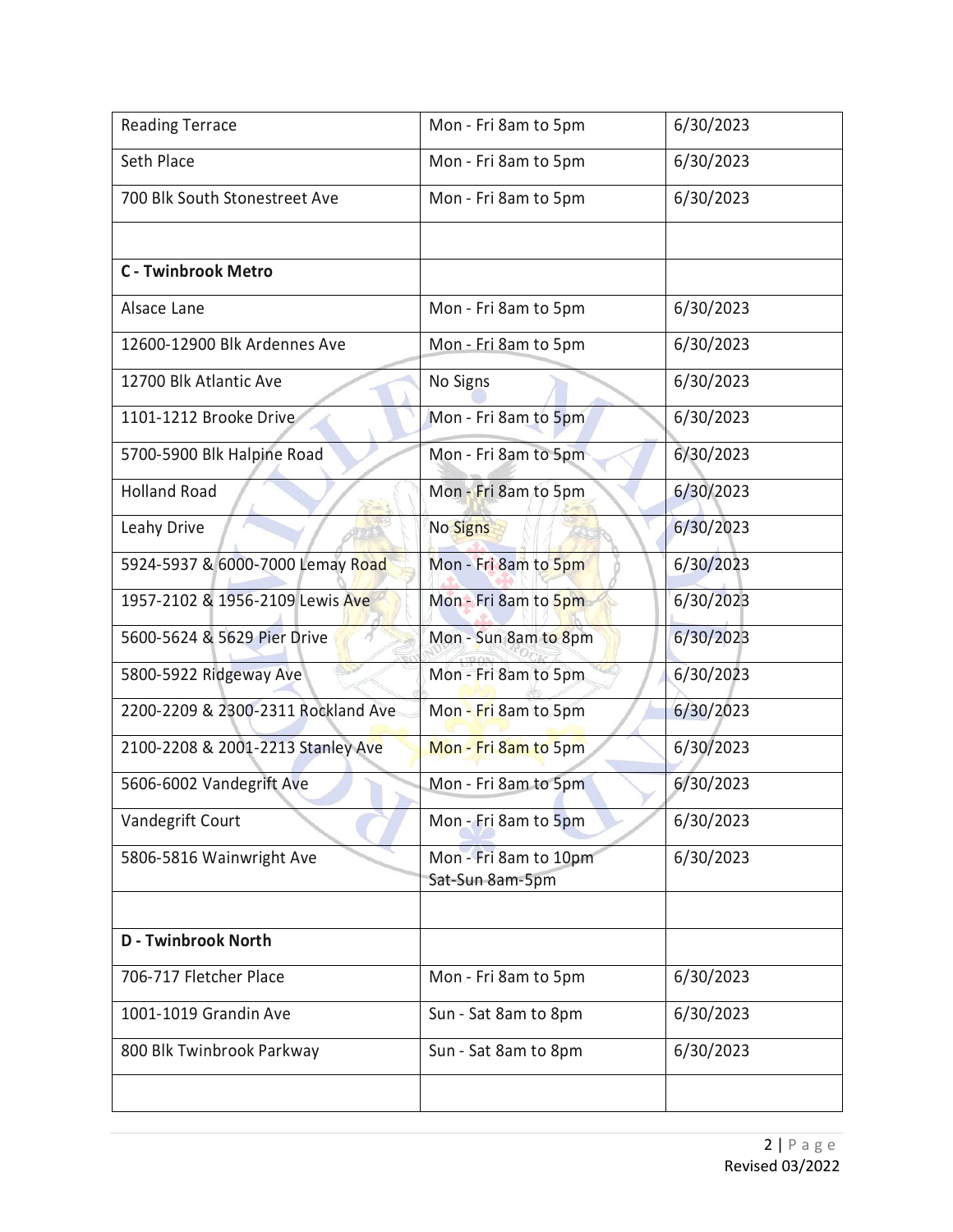| E - West End                                |                      |           |
|---------------------------------------------|----------------------|-----------|
| 100-200 & 400 Blk Beall Ave                 | Mon - Fri 8am to 5pm | 6/30/2023 |
| <b>Bradford Drive</b>                       | Mon - Fri 9am to 1pm | 6/30/2023 |
| Grason Ct                                   | Mon - Fri 9am to 1pm | 6/30/2023 |
| <b>Harrison Street</b>                      | Mon - Fri 8am to 5pm | 6/30/2023 |
| 500 Blk Mannakee Street                     | No Signs             | 6/30/2023 |
| 500-509 Nelson Street                       | Mon - Fri 9am to 1pm | 6/30/2023 |
| 100 Blk North Van Buren                     | Mon - Fri 8am to 5pm | 6/30/2023 |
| 100 Blk North Adams                         | Mon - Fri 8am to 5pm | 6/30/2023 |
| <b>Upton Street</b>                         | Mon - Fri 8am to 5pm | 6/30/2023 |
| 35-38 Wood Lane                             | Mon - Fri 8am to 5pm | 6/30/2023 |
|                                             |                      |           |
| <b>F</b> - King Farm                        |                      |           |
| 200 Blk Cork Tree Lane                      | Mon-Fri 10am to 2pm  | 3/31/2025 |
| 900 Blk Crestfield Drive                    | Mon-Fri 10am to 2pm  | 3/31/2025 |
| 700 Blk Crooked Creek Drive                 | Mon-Fri 10am to 2pm  | 3/31/2025 |
| 200-227 Deer Meadow Lane                    | Mon-Fri 10am to 2pm  | 3/31/2025 |
| Elmcroft Blvd                               | Mon-Fri 10am to 2pm  | 3/31/2025 |
| <b>Elmcroft Court</b>                       | No Signs             | 3/31/2025 |
| <b>Falcon Park Lane</b>                     | Mon-Fri 10am to 2pm  | 3/31/2025 |
| 600-800 Blk Gaither Road                    | <b>No Signs</b>      | 3/31/2025 |
| Garden View Square                          | Mon-Fri 10am to 2pm  | 3/31/2025 |
| Garden View Way                             | Mon-Fri 10am to 2pm  | 3/31/2025 |
| 600-1100 Blk Grand<br><b>Champion Drive</b> | Mon-Fri 10am to 2pm  | 3/31/2025 |
| 900 Blk Havencrest Street                   | Mon-Fri 10am to 2pm  | 3/31/2025 |
| Heritage Fields Ave                         | Mon-Fri 10am to 2pm  | 3/31/2025 |
| 300-500 Blk King Farm Blvd                  | Mon-Fri 10am to 2pm  | 3/31/2025 |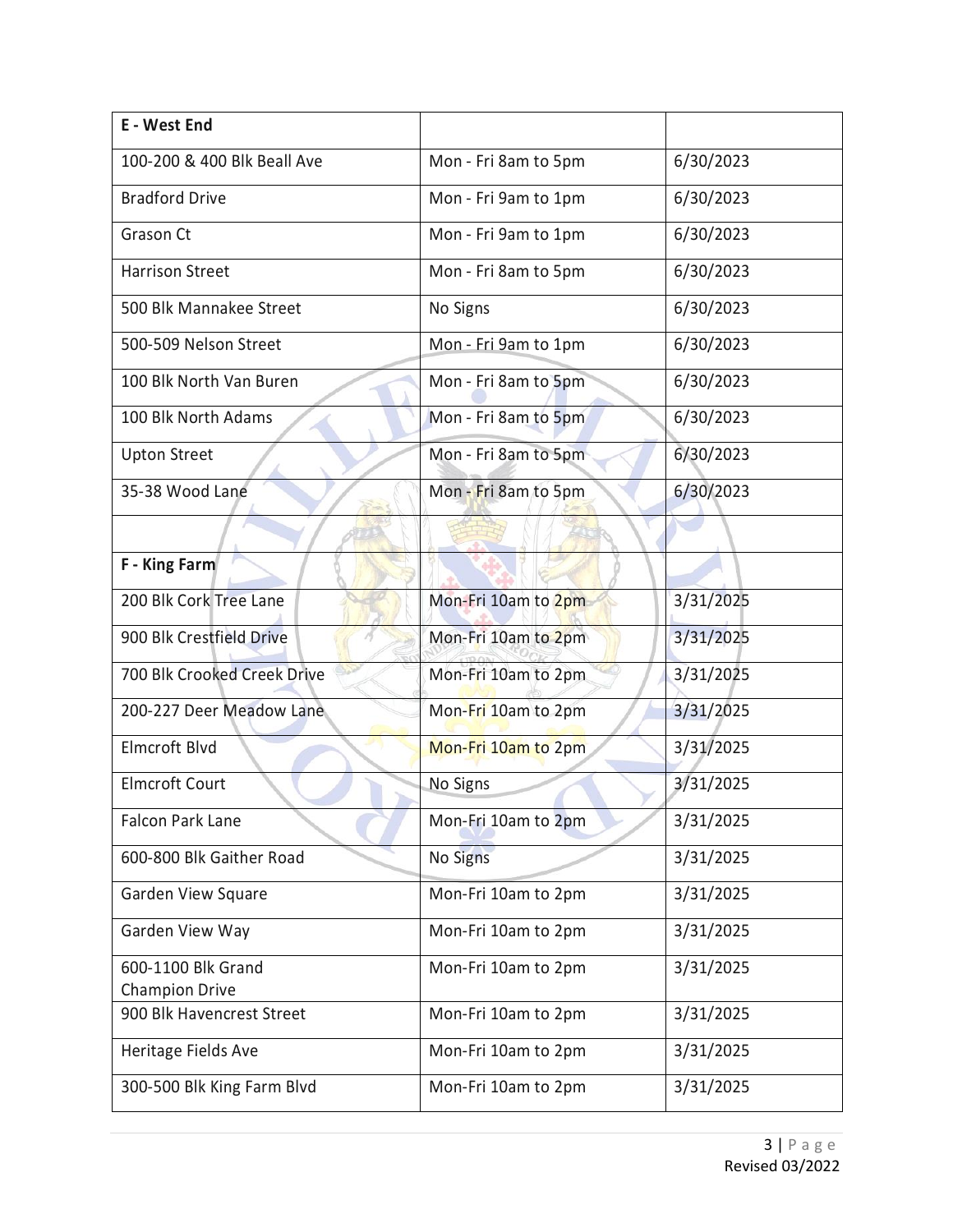| 900 Blk King Farm Blvd          | Mon-Fri 8am to 5pm                               | 3/31/2025  |
|---------------------------------|--------------------------------------------------|------------|
| Landis Way                      | Mon-Fri 10am to 2pm                              | 3/31/2025  |
| Lawson Way                      | Mon-Fri 10am to 2pm                              | 3/31/2025  |
| Longhorn Crescent               | Mon-Fri 10am to 2pm                              | 3/31/2025  |
| Maple Grove Lane                | Mon-Fri 10am to 2pm                              | 3/31/2025  |
| 200-300 Blk Marsh Hollow Pl     | Mon-Fri 10am to 2pm                              | 3/31/2025  |
| 611 & 615 Pleasant Rd           | No Signs                                         | 3/31/2025  |
| Pastureside Place               | Mon-Fri 10am to 2pm                              | 3/31/2025  |
| Pastureside Way                 | Mon-Fri 10am to 2pm                              | 3/31/2025  |
| 1637-1662 Piccard Drive         | Mon-Fri 10am to 2pm                              | 3/31/2025  |
| Poplar Spring Road              | Mon-Fri 10am to 2pm                              | 3/31/2025  |
| <b>Redland Blvd</b>             | <b>No Signs</b>                                  | 3/31/2025  |
| 700-917 Blk Reserve Champion Dr | Mon-Fri 10am to 2pm                              | 3/31/2025  |
| 200-400 Blk Ridgemont Ave       | Mon-Fri 10am to 2pm                              | 3/31/2025  |
| Robena Way                      | Mon-Fri 10am to 2pm                              | 3/31/2025  |
| <b>Rolling Fields Way</b>       | Mon-Fri 10am to 2pm                              | 3/31/2025  |
| Royal Crescent                  | Mon-Fri 10am to 2pm                              | 3/31/2025  |
| 400-500 Blk Saddle Ridge Lane   | Mon-Fri 10am to 2pm                              | 3/31/2025  |
| Saddle Ridge Circle             | No Signs                                         | 3/31/2025  |
| 300 Blk Silver Glade            | Mon-Fri 10am to 2pm                              | 3/31/2025  |
|                                 |                                                  |            |
| <b>G</b> - Montrose East        |                                                  |            |
| 200 Blk Rollins Ave             | Mon-Fri 6pm-6am<br>Sat-Sun 24 hours              | 8/31/2022  |
| H - Wootton                     |                                                  |            |
| <b>Barrington Fare</b>          | Mon - Fri 8am to 5pm                             | 10/31/2022 |
| <b>Bouldercrest Court</b>       | Mon - Fri 9am to 12pm<br><b>School Days Only</b> | 10/31/2022 |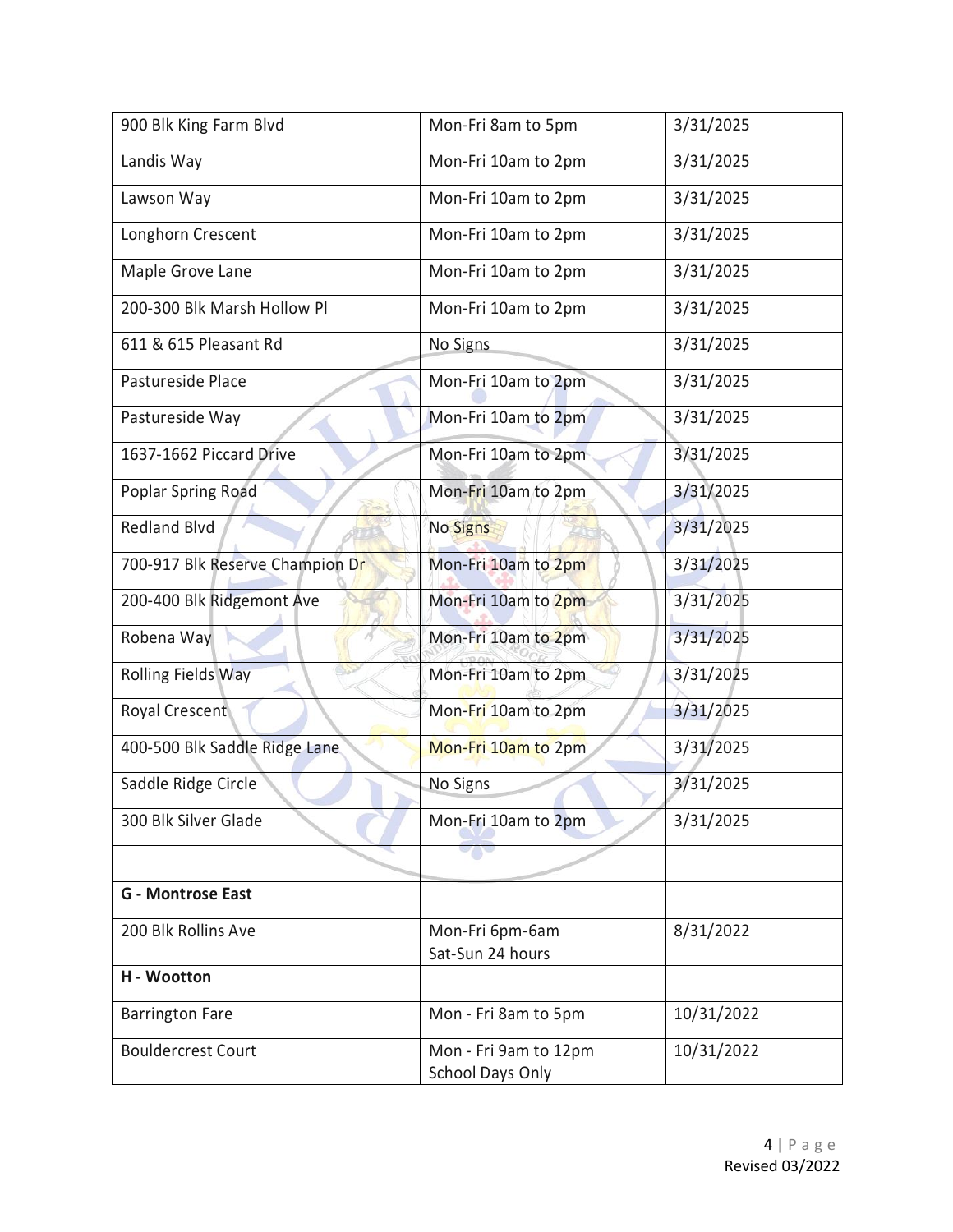| <b>Bunker Court</b>      | No Signs                                  | 10/31/2022 |
|--------------------------|-------------------------------------------|------------|
| Duncan Branch Ct         | Mon - Fri 9am to 12pm<br>School Days Only | 10/31/2022 |
| <b>Elmwood Court</b>     | Mon - Fri 9am to 12pm                     | 10/31/2022 |
|                          | <b>School Days Only</b>                   |            |
| Eton Overlook            | Mon - Fri 8am to 5pm                      | 10/31/2022 |
| 1501-1517 Gerard Street  | Mon - Fri 9am to 12pm                     | 10/31/2022 |
|                          | <b>School Days Only</b>                   |            |
| Greenplace Terrace       | Mon - Fri 9am to 12pm                     | 10/31/2022 |
|                          | <b>School Days Only</b>                   |            |
| <b>Halifax Court</b>     | Mon - Fri 9am to 12pm                     | 10/31/2022 |
|                          | <b>School Days Only</b>                   |            |
| Hardwicke Place          | Mon - Fri 8am to 5pm                      | 10/31/2022 |
| <b>Hastings Circle</b>   | Mon - Fri 9am to 12pm                     | 10/31/2022 |
|                          | <b>School Days Only</b>                   |            |
| 700-900 Blk Hurley Ave   | 700 Blk Mon - Fri 9am to 12pm             | 10/31/2022 |
|                          | <b>School Days Only</b>                   |            |
|                          | 800 Blk 24 hours a day                    |            |
|                          | 900 Blk Mon - Fri 8am to 5pm              |            |
| James Spring Court       | Mon - Fri 9am to 12pm                     | 10/31/2022 |
|                          | <b>School Days Only</b>                   |            |
| 1588-1599 Kimblewick Rd  | Sat - Sun 8am to 7pm                      | 10/31/2022 |
| Leyton Court             | Mon - Fri 8am to 5pm                      | 10/31/2022 |
| Marwood Court            | <b>No Signs</b>                           | 10/31/2022 |
| Old Creek Court          | Mon - Fri 9am to 12pm                     | 10/31/2022 |
|                          | <b>School Days Only</b>                   |            |
| Royal Oak Court          | Mon - Fri 9am to 12pm                     | 10/31/2022 |
|                          | <b>School Days Only</b>                   |            |
| Sherbrooke Way           | Mon - Fri 9am to 12pm                     | 10/31/2022 |
|                          | <b>School Days Only</b>                   |            |
| South Fallmeade Way      | Mon - Fri 9am to 12pm                     | 10/31/2022 |
|                          | <b>School Days Only</b>                   |            |
| <b>Starlight Court</b>   | Mon - Fri 9am to 12pm                     | 10/31/2022 |
|                          | <b>School Days Only</b>                   |            |
| <b>Trail House Court</b> | Mon - Fri 9am to 12pm                     | 10/31/2022 |
|                          | School Days Only                          |            |
|                          |                                           |            |
| I - Hungerford           |                                           |            |